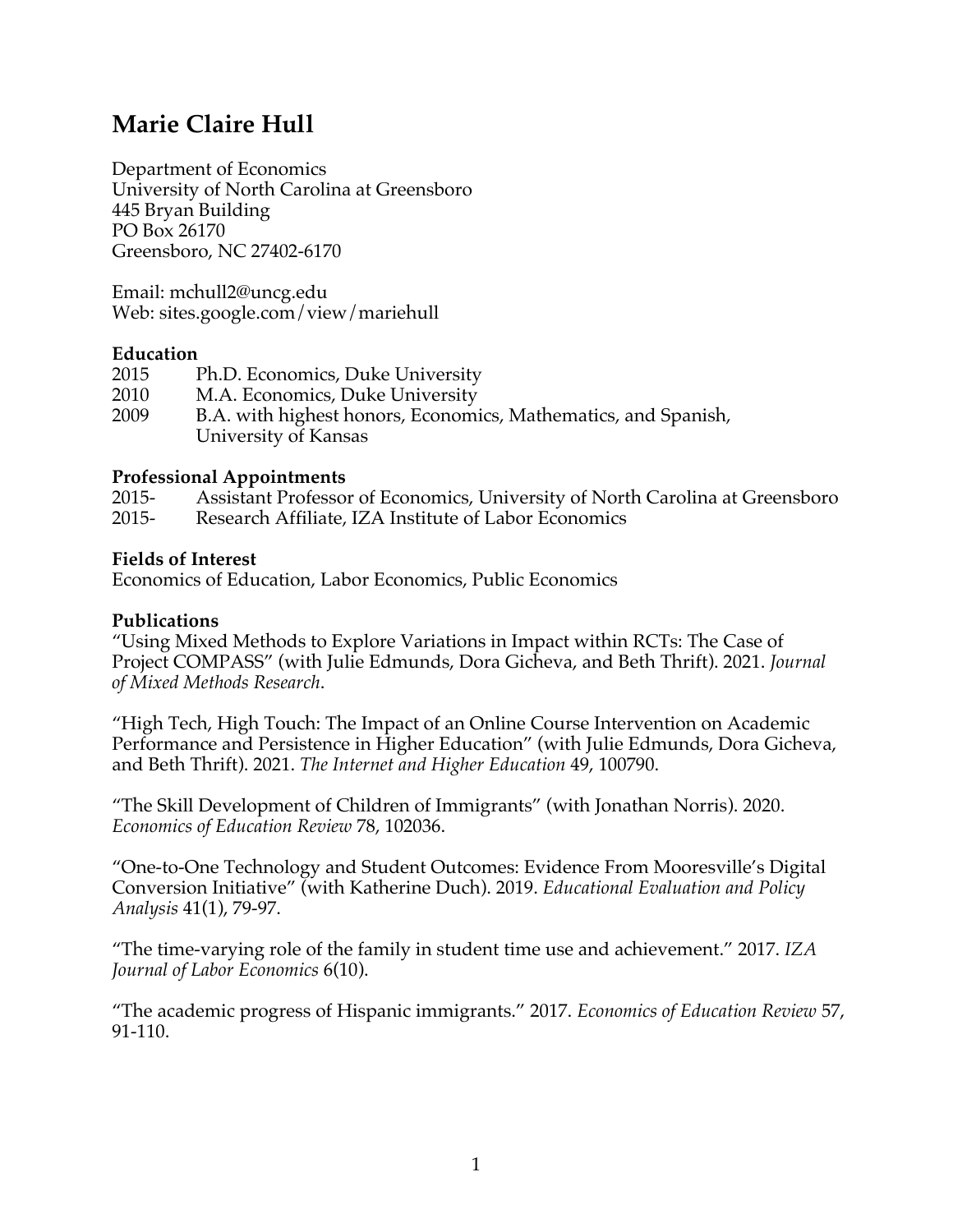"Exploring the Racial Divide in Education and the Labor Market through Evidence from Interracial Families" (with Peter Arcidiacono, Andrew Beauchamp, and Seth Sanders). 2015. *Journal of Human Capital* 9(2), 198-238.

#### **Working Papers**

"What divides the first and second generations? Educational inputs and outcomes for children of immigrants"

"Public Insurance Coverage and Child Development: Evidence from Medicaid and CHIP Expansions" (with Ji Yan)

#### **Works in Progress**

"The gender gap in Advanced Placement course participation" (with David Figlio, Krzysztof Karbownik, Paola Sapienza, and Morton Schapiro)

"The Effects of Completing an Introductory Course on Persistence for Community College Students" (with Dora Gicheva, Julie Edmunds, and Beth Thrift)

# **Pedagogical Publication**

"Conducting a Randomized Controlled Trial in Education: Experiences From an Online Postsecondary Setting" (with Dora Gicheva, Julie Edmunds, Beth Thrift, and Jeremy Bray). 2020. *SAGE Research Methods Cases*.

#### **Research Reports**

"Project COMPASS Final Evaluation Report" (with Julie Edmunds, Dora Gicheva, and Beth Thrift). 2019. Submitted to Wake Technical Community College.

"Project COMPASS Year 2 External Evaluation Report" (with Julie Edmunds, Dora Gicheva, Beth Thrift, Jeremy Bray, and Zachary Blizard). 2017. Submitted to Wake Technical Community College.

# **Invited Seminars and Conference Presentations**

2020 Association for Education Finance and Policy Conference, Kansas Health Economics Conference, Davidson (postponed), Lafayette, Association for Public Policy Analysis and Management Conference, Southern Economic Association Meetings 2019 Appalachian State; Association for Education Finance and Policy Conference; SNAG Micro Labor Workshop at the Atlanta Fed; IV Workshop on Migration, Health, and Well-Being at Pittsburgh; Carolina Region Empirical Economics Day; Western Economic Association International Conference (x2); Furman 2018 South Carolina Applied Micro Day, Western Economic Association International Conference, Southern Economic Association Meetings 2017 American Economic Association Annual Meeting, Association for Education Finance and Policy Conference, Society of Labor Economists Conference (poster), South Carolina Applied Micro Day, Elon University 2016 Western Economic Association International Conference, European Association of Labour Economists Conference, Appalachian State, Southern Economic Association Meetings